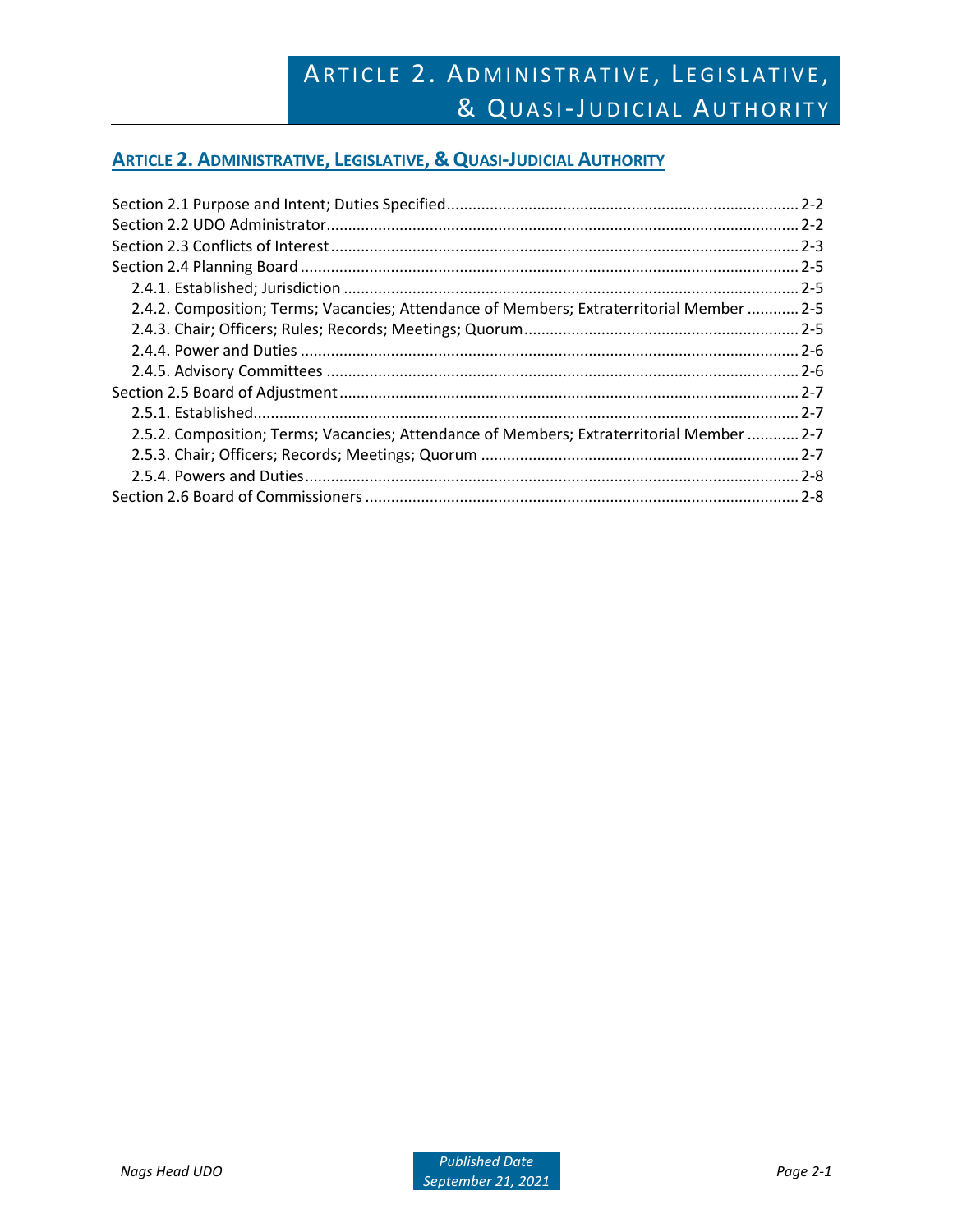## **SECTION 2.1 PURPOSE AND INTENT; DUTIES SPECIFIED.**

2.1.1. It is the intent of this Article that all questions arising in connection with the enforcement of this UDO shall be presented first to the UDO Administrator, and that such questions shall be presented to the Board of Adjustment only on appeal from a decision of the UDO Administrator. From the decision of the Board of Adjustment, recourse shall be had to courts as provided by law.

*2.1.2.* It is the intent of this Article that the duties of the Board of Commissioners in connection with this UDO shall not include the hearing and deciding on disputed questions that may arise in connection with enforcement, but that the procedure for determining such questions shall be as set out in Section 2.5, Board of Adjustment and Article 3, Part III, Quasi-Judicial Procedures. The duties of the Board of Commissioners in connection with this UDO shall be to render decisions on site plans, special use applications, and vested right applications, as well as decisions pertaining to any proposed amendment of this UDO or zoning map as outlined in Article 3, Legislative/Quasi-Judicial Procedures, and Article 4, Development Review Process.

2.1.3. It is the intent of this Article that the Planning Board review, gather information, and make recommendations to the Board of Commissioners on site plans, special use applications, and vested right applications as required by Article 3, Legislative/Quasi-Judicial Procedures, and Article 4, Development Review Process. The Planning Board also shall review and make recommendations to the Board of Commissioners concerning any proposed amendment of this UDO or map as required by Section 3.5, UDO Text Amendment/Zoning Map Amendment. The duties of the Planning Board are of an advisory nature to assist the Board of Commissioners in making its determinations.

2.1.4. Any recourse afforded the public seeking relief from a decision of the Board of Commissioners shall not be to the Board of Adjustment, but only to the courts as provided by law.

*2.1.5.* Recourse to the courts from any decision of the Board of Commissioners shall be in the nature of certiorari. Any petition for review by the Superior Court shall be filed with the Clerk of Superior Court within thirty (30) days after the decision of the Board of Commissioners is made. Any such decision is that which is determined by a majority vote of a quorum of the Board of Commissioners in an open session at which the matter under consideration has appeared on the agenda of the Board of Commissioners.

## **SECTION 2.2 UDO ADMINISTRATOR.**

2.2.1. The Director of Planning and Development shall be designated as the UDO Administrator and shall be responsible for the administration and enforcement of the provisions of this UDO. The UDO Administrator may be provided with the assistance of such other persons as may be directed or authorized by the Town Manager.

*2.2.2.* In administering the provisions of this UDO, the UDO Administrator shall: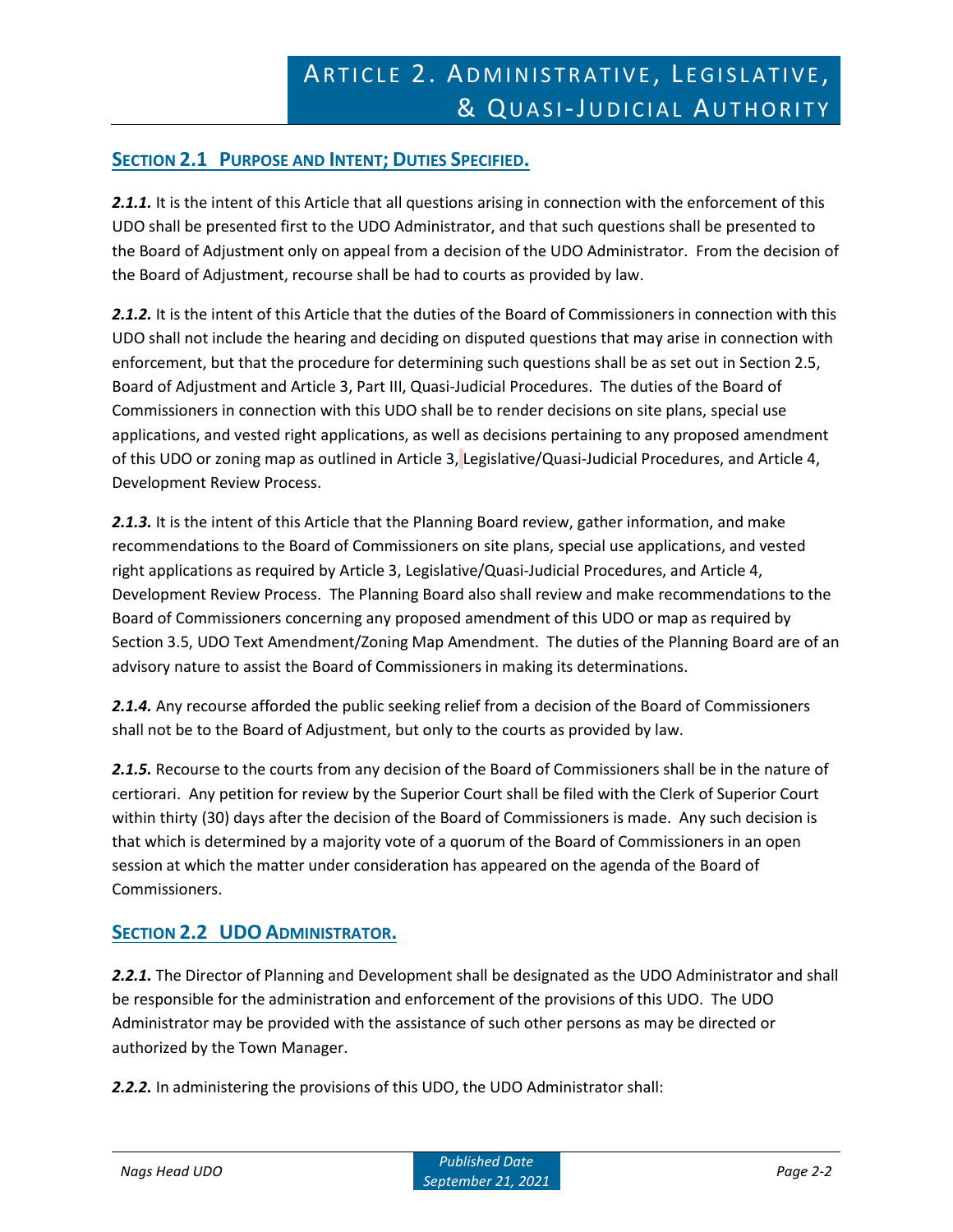*2.2.2.1.* Enforce the provisions of this UDO in accordance with Section 1.10, Violation of UDO Regulations.

*2.2.2.2.* Make and maintain records of all applications for permits, special uses, and requests listed herein, and records of all permits issued or denied, with notations of all special conditions or modifications involved.

*2.2.2.3.* File and safely keep copies of all plans and permits/applications submitted, and the same shall form a part of the records of the UDO Administrator's office and shall be available for inspection at reasonable times by any interested party.

*2.2.2.4.* Conduct pre-application and sketch plan meetings with applicants for development approval as necessary or appropriate in accordance with Article 4, Development Review Process.

*2.2.2.5.* Transmit to the Planning Board, Board of Commissioners, and/or the Board of Adjustment all applications and plans for which their review and approval is required along with a report of recommendations as may be required.

*2.2.2.6.* Review, make recommendations on, and approve zoning permit applications, minor site plans, minor subdivisions, engineering drawings, and final plats.

*2.2.2.7.* Provide administrative interpretations of the UDO.

*2.2.2.8.* Provide nonconformity determinations, including expansions of nonconforming uses and structures.

*2.2.2.9.* Conduct inspections of premises and, upon finding that any of the provisions of this Ordinance are being violated, notify in writing the person responsible for such violations, indicating the nature of the violation and ordering the action necessary to correct it. The UDO Administrator shall order discontinuance of illegal use of land, buildings or structures; inform the Building Inspector of illegal buildings or of additions, alterations, or structural changes thereto which are not compliant with the UDO; order discontinuance of any illegal work being done; or shall take any other action authorized by this UDO to insure compliance with or to prevent violation of its provisions.

*2.2.2.10.* Maintain the public records of the Planning Board and Board of Adjustment.

*2.2.2.11.* Perform site inspections.

### **SECTION 2.3 CONFLICTS OF INTEREST.**

*2.3.1. Governing Board.* A governing board member shall not vote on any legislative decision regarding a development regulation subject to this UDO where the outcome of the matter being considered is reasonably likely to have a direct, substantial, and readily identifiable financial impact on the member. A governing board member shall not vote on any zoning amendment if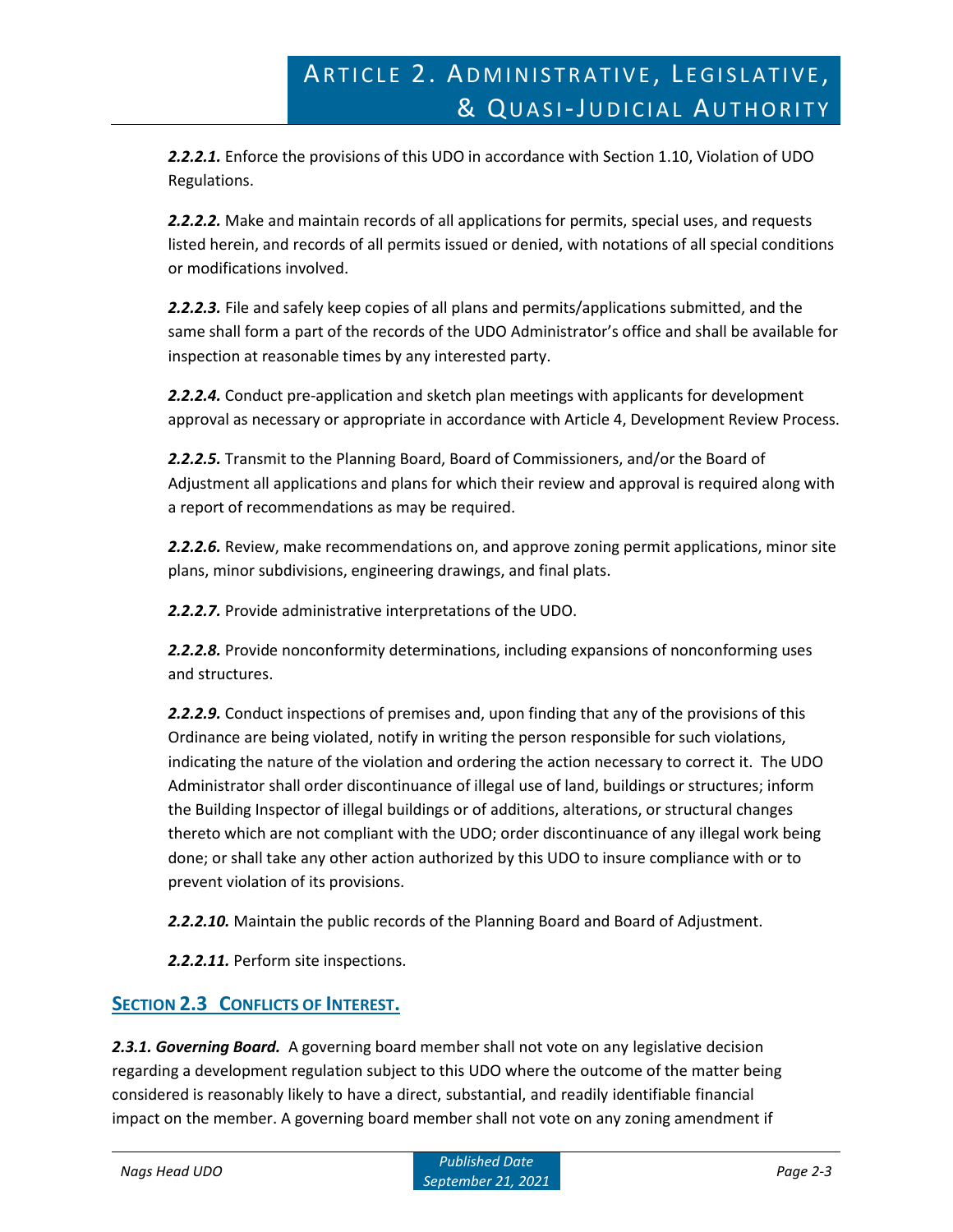the landowner of the property subject to a rezoning petition of the applicant for a text amendment is a person with whom the memberhas a close familial, business, or other associational relationship.

*2.3.2. Appointed Boards.* Members of appointed boards shall not vote on advisory or legislative decisions regarding a development regulation subject to this UDO where the outcome of the matter being considered is reasonably likely to have a direct, substantial, and readily identifiable financial impact on the member. An appointed board member shall not vote on any zoning amendment if thelandowner of the property subject to a rezoning petition or the applicant for a text amendment is person with whom the member has a close familial, business, or other associational relationship.

*2.3.3. Administrative Staff.* No staff member shall make a final decision on an administrative decision subject to this UDO if the outcome of that decision would have a direct, substantial, and readily identifiable financial impact on the staff member or if the applicant or other person subject to that decision is a person with whom the staff member has a close familial, business, or other associational relationship. If a staff member has a conflict of interest under this section, the decision shall be assignedto the supervisor of the staff person or other such staff person as may be designated by the development regulation or other ordinance.

No staff member shall be financially interested or employed by a business that is financially interested ina development subject to regulation under this UDO unless the staff member is the owner of the land orbuilding involved. No staff member or other individual or an employee of a company contracting with the Town to provide staff support shall engage in any work that is inconsistent with his or her duties or with the interest of the Town, as determined by the Town.

*2.3.4. Quasi-Judicial Decisions.* A member of any board exercising quasi-judicial functions pursuant to this UDO shall not participate in or vote on any quasi-judicial matter in a manner that would violate affected persons' constitutional rights to an impartial decision maker. Impermissible violations of due process include, but are not limited to, a member having a fixed opinion prior to hearing the matter thatis not susceptible to change, undisclosed ex parte communications, a close familial, business, or other associational relationship with an affected person, or a financial interest in the outcome of the matter.

*2.3.5. Resolution of Objection.* If an objection is raised to a board member's participation at or prior tothe hearing or vote on a particular matter and that member does not recuse himself or herself, the remaining members of the board shall by majority vote rule on the objection.

*2.3.6. Familial Relationship.* For purposes of Section 2.3 and subsections thereof, a "close familial relationship" means a spouse, parent, child, brother, sister, grandparent, or grandchild. The term includes the step, half, and in-law relationships.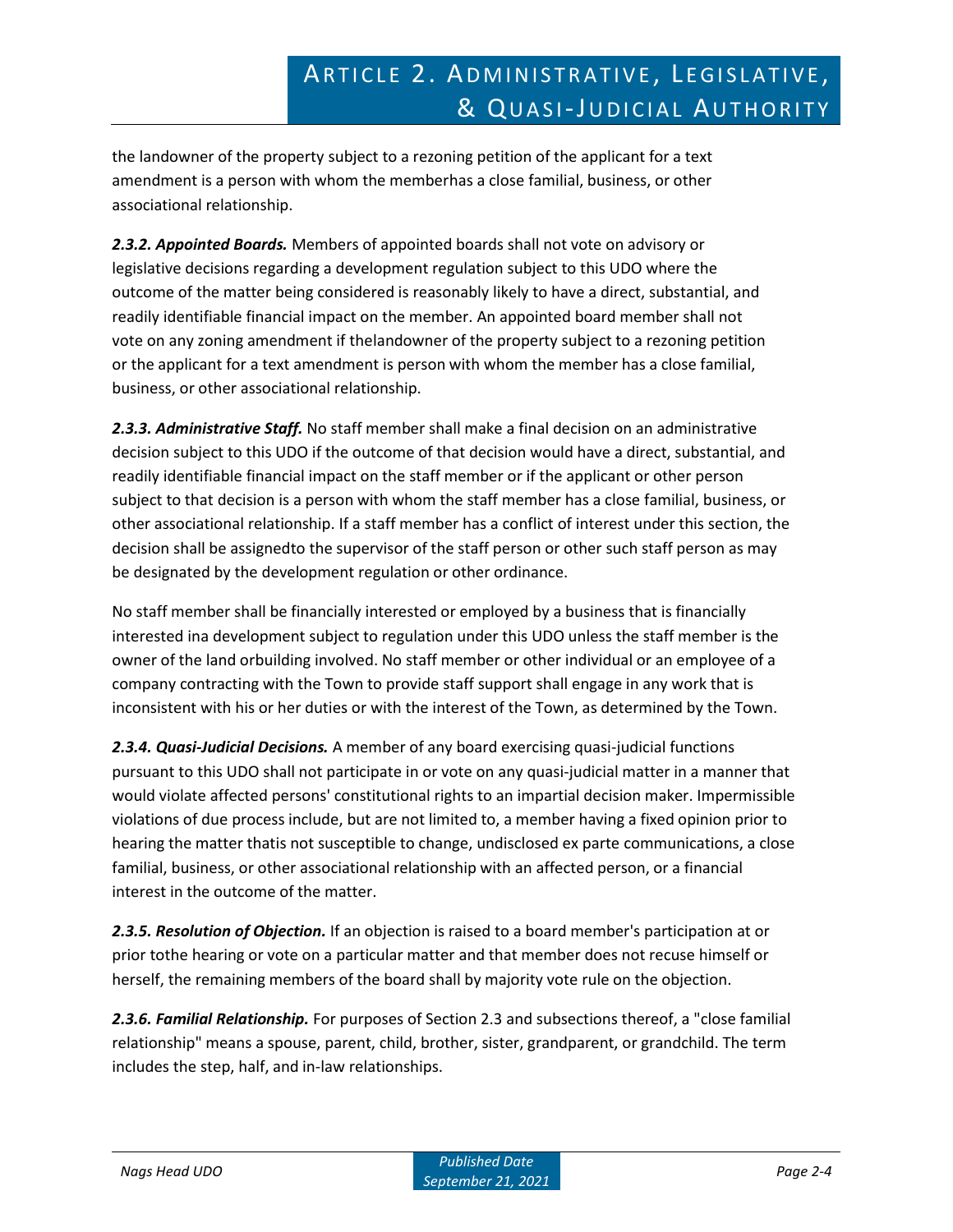## **SECTION 2.4 PLANNING BOARD.**

#### *2.4.1. Established; Jurisdiction.*

There is hereby established a board known as the Town Planning Board, whose jurisdiction shall include the area within the corporate limits of the Town and areas of extraterritorial jurisdiction as the law provides.

#### *2.4.2. Composition; Terms; Vacancies: Attendance of Members; Extraterritorial Member.*

*2.4.2.1.* The Planning Board shall be composed of seven (7) members who shall be residents of the Town and shall be appointed by the Board of Commissioners. The members shall be appointed for a term of three (3) years. Vacancies occurring for reasons other than expiration of terms shall be filled as they occur for the period of the unexpired term. Faithful attendance (as defined in the Town of Nags Head Policy on Boards and Committees) at the meetings of the Planning Board is considered a prerequisite for the maintenance of membership on the Planning Board.

**2.4.2.2.** In addition to the seven (7) regular members of the Planning Board, one (1) member shall be appointed to represent the extraterritorial area of jurisdiction. Such additional member shall be a resident of the County and shall be appointed by the County Board of Commissioners. If the County Board of Commissioners fails to make such appointment within ninety (90) days after receiving a resolution from the Town Board of Commissioners requesting that the appointment be made, the Town Board of Commissioners shall make the appointment. The appointment shall be for a term of three (3) years. The extraterritorial member shall function and vote only with regard to matters within the extraterritorial area and shall not be eligible for office.

*2.4.2.3. Compensation.* The members of the Planning Board may be compensated according to a schedule adopted by the Board of Commissioners.

*2.4.2.4. Oath.* Pursuant to NCGS 160D-309 and 160A-61, all members of the Planning Board shall, before entering their duties, qualify by taking an oath of office as prescribed in Article VI, § 7 of the Constitution. Oaths of office shall be administered by some person authorized by law to administer oaths, and shall be filed with the city clerk.

### *2.4.3. Chair; Officers; Rules; Records; Meetings; Quorum.*

The Planning Board shall elect a Chair and a Vice-Chair and create and fill such other offices as it may determine, consistent with any applicable Town rules, regulations, or policies. The term of the Chair, Vice-Chair, and other officers shall be one (1) year, with eligibility for re-election. The Planning Board shall conduct business consistent with the most recent version of the *Rules of Procedure for the Town of Nags Head Board of Commissioners and the Town's Boards and Committees*; the Planning Board may adopt rules and regulations for all other business consistent with the aforementioned rules of procedure, which shall be a public record. The Planning Board shall hold at least one (1) meeting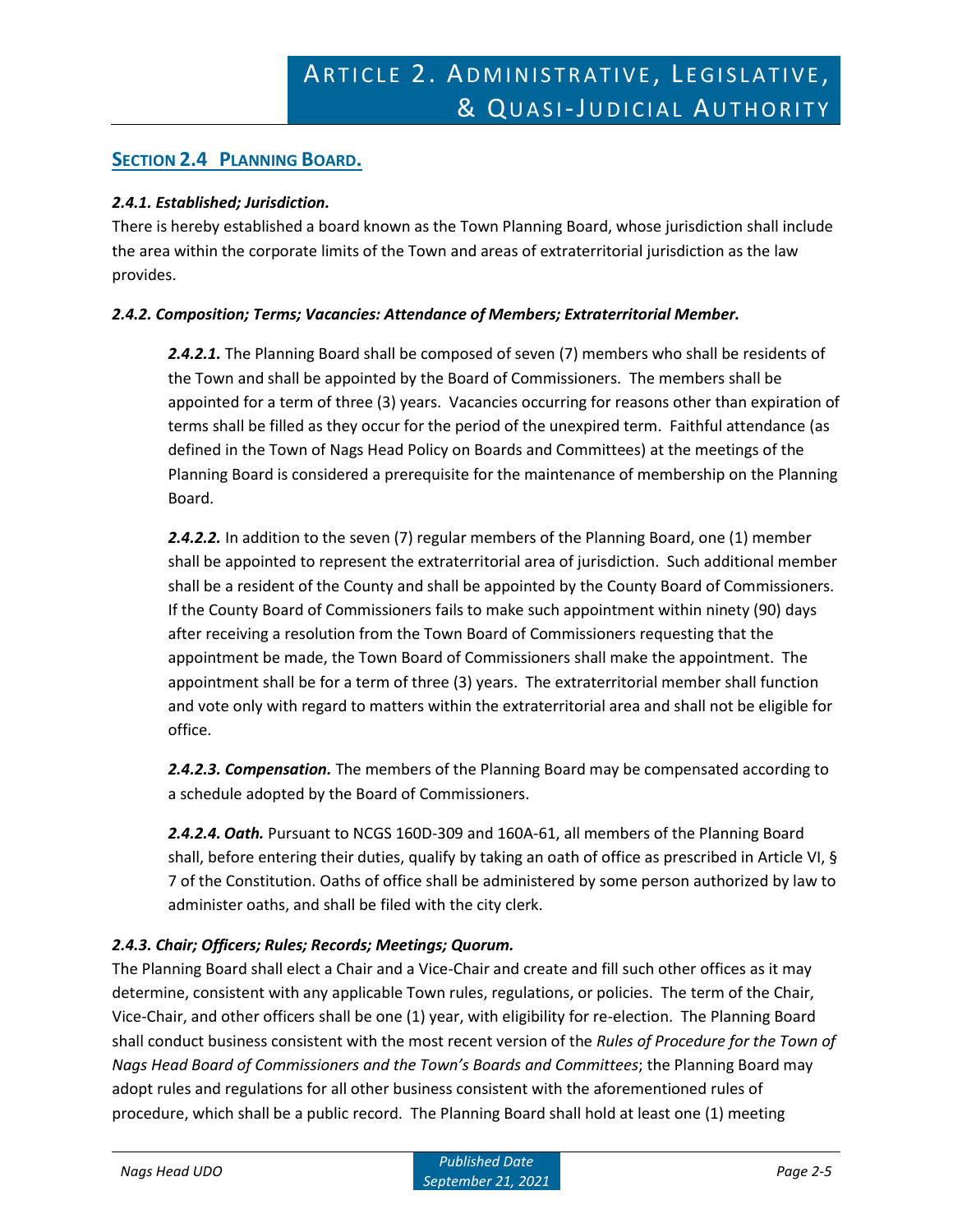monthly, and all meetings of the Planning Board shall be open to the public. The quorum required for the Planning Board to take official action is four members.

### *2.4.4. Powers and Duties.*

Pursuant to NCGS 160D-301(b), the Planning Board shall have the following powers and duties:

*2.4.4.1.* To prepare, review, maintain, monitor, and periodically update and recommend to the governing board a comprehensive plan, and such other plans as deemed appropriate, and conduct ongoing related research, data collection, mapping, and analysis.

*2.4.4.2.* To facilitate and coordinate citizen engagement and participation in the planning process.

*2.4.4.3.* To develop and recommend policies, ordinances, development regulations, administrative procedures, and other means for carrying out plans in a coordinated and efficient manner.

*2.4.4.4.* To advise the governing board concerning the implementation of plans, including, but not limited to, review and comment on all zoning text and map amendments as required by NCGS 160D-604.

*2.4.4.5.* To exercise any functions in the administration and enforcement of various means for carrying out plans that the governing board may direct.

*2.4.4.6.* To provide a preliminary forum for review of quasi-judicial decisions, provided that no part of the forum or recommendation may be used as a basis for the deciding board.

2.4.4.7. To perform any other related duties that the governing board may direct.

#### *2.4.5. Advisory Committees.*

*2.4.5.1.* From time to time, the Board of Commissioners may appoint one (1) or more individuals to assist the Planning Board to carry out its planning responsibilities with respect to a particular subject area. By way of illustration, without limitation, the Board of Commissioners may appoint advisory committees to consider thoroughfare plan(s), bikeway plan(s), housing plans, and economic development plans, etc.

*2.4.5.2.* Members of such advisory committees shall sit as nonvoting members of the Planning Board when such issues are being considered and lend their talents, energies, and expertise to the Planning Board. However, all formal recommendations to the Board of Commissioners shall be made by the Planning Board.

*2.4.5.3.* Nothing in this Article shall prevent the Board of Commissioners from establishing independent advisory groups, committees, or boards to make recommendations on any issue directly to the Board of Commissioners.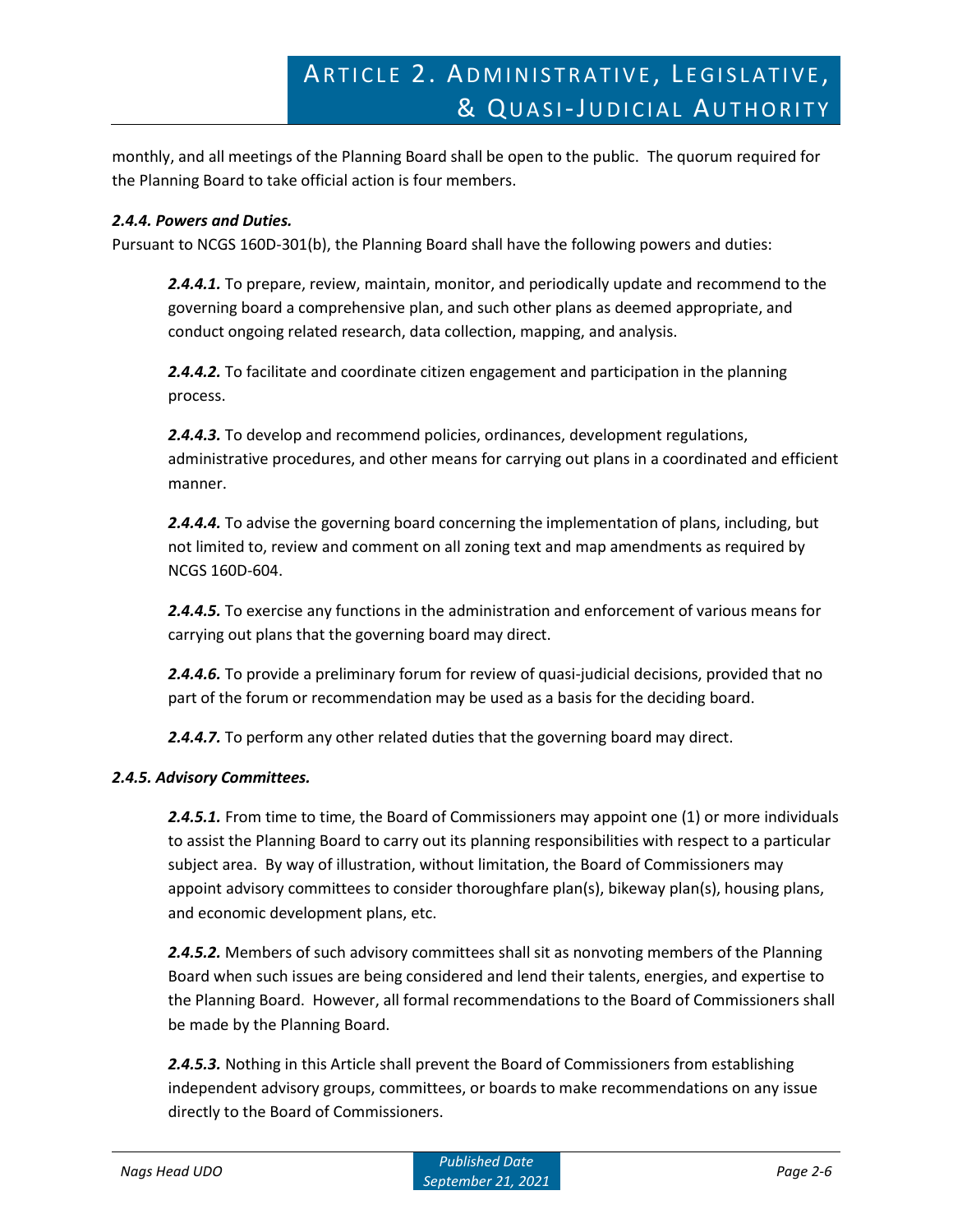## **SECTION 2.5 BOARD OF ADJUSTMENT.**

#### *2.5.1. Established.*

There is hereby established a board known as the Board of Adjustment, whose jurisdiction shall include the area within the corporate limits of the Town and areas of extraterritorial jurisdiction as the law provides.

#### *2.5.2. Composition; Terms; Vacancies; Attendance of Members; Extraterritorial Member.*

*2.5.2.1. Board Members.* The Board of Adjustment shall have five (5) regular members and four (4) alternates who shall be citizens of the Town appointed by the Board of Commissioners. The term of office for each member and alternate member shall be for a period of three years. Members and alternates serving on the board at the time of the adoption of this UDO shall continue the term to which they are appointed. Vacancies shall be filled for the unexpired term only. Members may be removed for cause by the Board of Commissioners upon written charges and after public hearing.

*2.5.2.2. Compensation.* The members of the board may be compensated according to a schedule adopted by the Board of Commissioners.

*2.5.2.3. Alternate Membership.* Alternate members may serve on the board in the absence or temporary disqualification of any regular member or to fill a vacancy pending appointment of a member. Each alternate member serving on behalf of any regular member has all the powers and duties of a regular member.

*2.5.2.4. Extraterritorial Membership.* In addition to the five (5) regular members of the board, one (1) member shall be appointed to represent the extraterritorial area of jurisdiction. Such additional member shall be a resident of the County and shall be appointed by the County Board of Commissioners. If the County Board of Commissioners fails to make such appointment within 90 days after receiving a resolution from the Town Board of Commissioners requesting that the appointment be made, the Town Board of Commissioners shall make the appointment. The appointment shall be for a term of three years. The extraterritorial member shall function and vote only with regard to matters within the extraterritorial area and shall not be eligible for office.

*2.5.2.5. Oath.* Pursuant to NCGS 160D-309 and 160A-61, all members of the Board of Adjustment shall, before entering their duties, qualify by taking an oath of office as prescribed in Article VI, § 7 of the Constitution. Oaths of office shall be administered by some person authorized by law to administer oaths, and shall be filed with the city clerk.

### *2.5.3. Chair; Officers; Records; Meetings; Quorum.*

*2.5.3.1.* At a Board of Commissioners' regular meeting, the Board of Commissioners shall designate one of the members of the board as Chair and another as Vice-chair who shall serve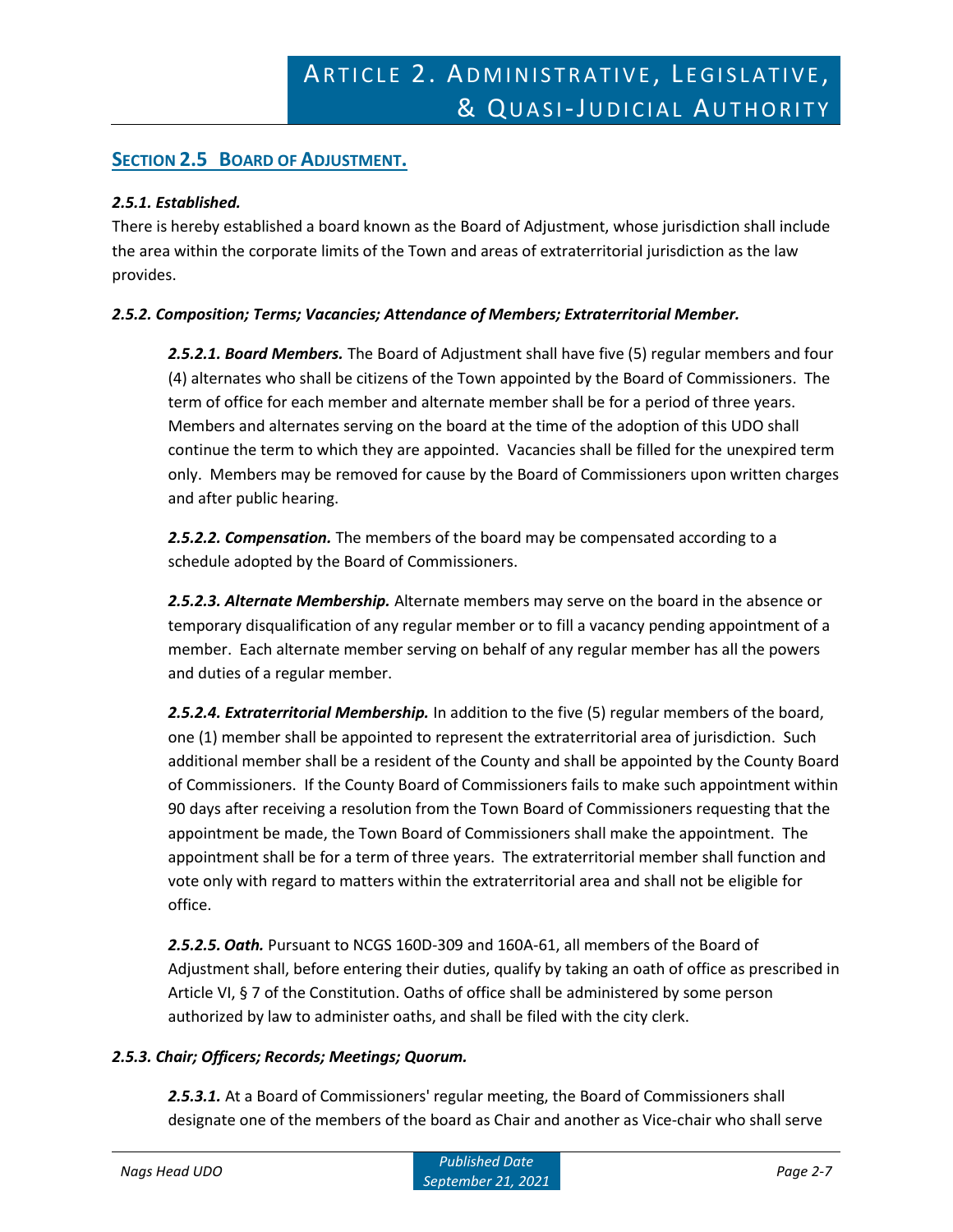for one year. In the event that the Board of Commissioners does not make such a designation, the Chair and Vice-chair shall continue in their respective offices. In the absence, disqualification or vacancy of the Chair and Vice-chair, the most senior member seated and present shall act as Chair for any meeting until a duly appointed Chair or Vice-chair is available.

*2.5.3.2.* All meetings of the board shall be held at a regular place and shall be open to the public. The board shall keep minutes of its proceedings, showing the vote of each member upon each question or, if absent or failing to vote, an indication of that fact. Any party may appear in person or be represented by an attorney.

*2.5.3.3.* A quorum of three (3) members shall be seated and present in order to open a meeting of the board and to take action on non-quasi-judicial matters. In order to take action on a quasijudicial matter, the board must have a quorum of five (5) members seated and present unless the appellant or applicant consents to moving forward with less than five (5) members. For calculating a quorum to take action on a quasi-judicial matter, the number of members seated and present includes members who were seated at the opening of the meeting that have been disqualified from voting on the particular matter if there are no qualified alternates available to take the place of such members. In the event that a quorum cannot be met due to vacant positions or a lack of qualified members, the board may continue its meeting in order for absent members to become available and, if necessary, for the Board of Commissioners to make appointments filling vacant seats and/or to make appointments of temporary alternate members who can fulfill the board's duties.

### *2.5.4. Powers and Duties.*

*2.5.4.1.* The Board of Adjustment shall hear and decide:

*2.5.4.1.1.* Requests for variances of the provisions of this UDO and appeals of decisions of administrative officials charged with enforcement of this UDO. The board shall follow quasi-judicial procedures when deciding appeals and requests for variances. As used in this subsection, the term "decision" includes any final and binding order, requirement, or determination. The board shall hear and decide all matters upon which it is required to pass under any statute or ordinance that regulates land use or development.

*2.5.4.1.2.* Any other matter the Board is required to act upon by any other Town ordinance.

*2.5.4.2.* The Board may adopt rules and regulations governing its procedures and operations not inconsistent with the provisions of this Article.

### **SECTION 2.6 BOARD OF COMMISSIONERS.**

*2.6.1.* The Board of Commissioners has the authority to initiate, review, and decide applications for the following: UDO text amendments, zoning map amendments, and special use permits in accordance with